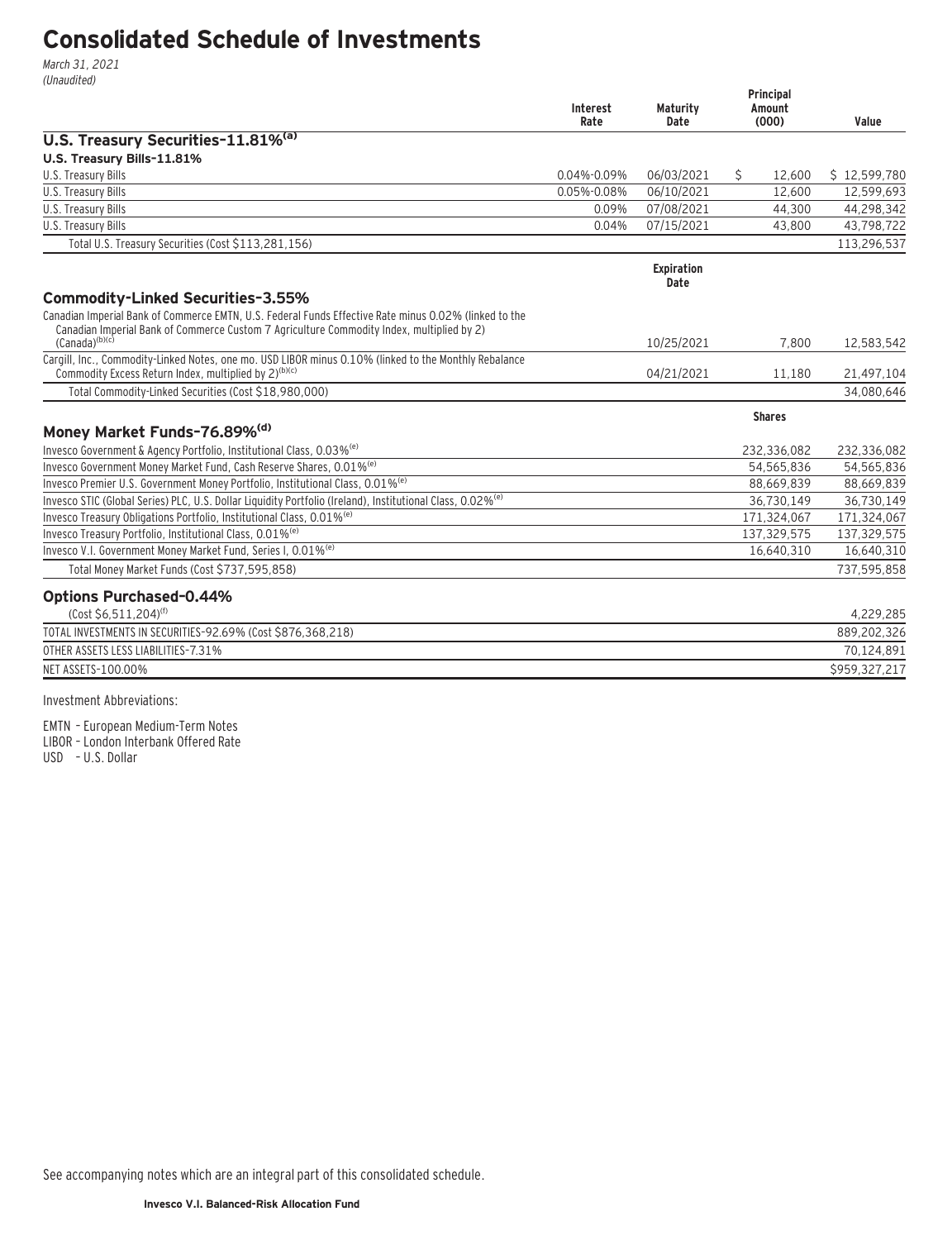Notes to Consolidated Schedule of Investments:

- (a) Security traded on a discount basis. The interest rate shown represents the discount rate at the time of purchase by the Fund.<br>(b) Security purchased or received in a transaction exempt from registration under the Sec
- Security purchased or received in a transaction exempt from registration under the Securities Act of 1933, as amended (the "1933 Act"). The security may be resold pursuant to an exemption from registration under the 1933 Act, typically to qualified institutional buyers. The aggregate value of these securities at March 31, 2021 was \$34,080,646, which represented 3.55% of the Fund's Net Assets.
- (c) The Reference Entity Components table below includes additional information regarding the underlying components of certain reference entities that are not publicly available.
- (d) The rate shown is the 7-day SEC standardized yield as of March 31, 2021.
- Affiliated issuer. The issuer and/or the Fund is a wholly-owned subsidiary of Invesco Ltd., or is affiliated by having an investment adviser that is under common control of Invesco Ltd. The table below shows the Fund's transactions in, and earnings from, its investments in affiliates for the three months ended March 31, 2021.

|                                                                                           | Value<br>December 31, 2020 | <b>Purchases</b><br>at Cost | <b>Proceeds</b><br>from Sales | Change in<br><b>Unrealized</b><br>Appreciation | Realized<br>Gain | Value<br>March 31, 2021 | <b>Dividend Income</b> |
|-------------------------------------------------------------------------------------------|----------------------------|-----------------------------|-------------------------------|------------------------------------------------|------------------|-------------------------|------------------------|
| <b>Investments in Affiliated Money Market Funds:</b>                                      |                            |                             |                               |                                                |                  |                         |                        |
| Invesco Government & Agency Portfolio,<br><b>Institutional Class</b>                      | \$217,347,590              | \$67.612.107                | \$ (52,623,615)               | \$-                                            | \$-              | \$232,336,082           | \$17,779               |
| Invesco Government Money Market Fund, Cash<br>Reserve Shares                              | 66,946,656                 | 12.077.043                  | (24.457.863)                  |                                                |                  | 54,565,836              | 1,269                  |
| Invesco Premier U.S. Government Money Portfolio,<br>Institutional Class                   | 88,804,736                 | 24,457,864                  | (24, 592, 761)                |                                                |                  | 88,669,839              | 2,421                  |
| Invesco STIC (Global Series) PLC, U.S. Dollar<br>Liquidity Portfolio, Institutional Class | 59,779,663                 | 82.852.598                  | (105, 902, 112)               |                                                |                  | 36.730.149              | 5,849                  |
| Invesco Treasury Obligations Portfolio, Institutional<br>Class                            | 171,324,067                |                             |                               |                                                |                  | 171.324.067             | 4,317                  |
| Invesco Treasury Portfolio, Institutional Class                                           | 146.283.230                | 67.975.935                  | (76.929.590)                  |                                                |                  | 137.329.575             | 3,697                  |
| Invesco V.I. Government Money Market Fund,<br>Series I                                    | 16,640,310                 |                             |                               |                                                |                  | 16,640,310              | 340                    |
| Total                                                                                     | \$767,126,252              | \$254,975,547               | \$(284, 505, 941)             | \$-                                            | \$-              | \$737,595,858           | \$35,672               |

(f) The table below details options purchased.

#### **Open Exchange-Traded Index Options Purchased**

| <b>Description</b>                   | Type of<br><b>Contract</b> | <b>Expiration</b><br>Date | Number of<br><b>Contracts</b> | <b>Exercise</b><br>Price | <b>Notional</b><br>Value* | Value         |
|--------------------------------------|----------------------------|---------------------------|-------------------------------|--------------------------|---------------------------|---------------|
| <b>Equity Risk</b>                   |                            |                           |                               |                          |                           |               |
| EURO STOXX 50 Index                  | Put                        | 09/17/2021                | 150                           | EUR 3,450.00             | EUR 5,175,000             | Ŝ.<br>130,346 |
| EURO STOXX 50 Index                  | Put                        | 05/21/2021                | 150                           | EUR 3,475.00             | EUR 5,125,000             | 26,913        |
| EURO STOXX 50 Index                  | Put                        | 12/17/2021                | 150                           | EUR 3,400.00             | EUR 5,100,000             | 186,811       |
| EURO STOXX 50 Index                  | Put                        | 06/18/2021                | 150                           | EUR 3,450.00             | EUR 5,175,000             | 50,485        |
| EURO STOXX 50 Index                  | Put                        | 03/18/2022                | 150                           | EUR 3,500.00             | EUR 5,250,000             | 292,354       |
| EURO STOXX 50 Index                  | Put                        | 07/16/2021                | 150                           | EUR 3,550.00             | EUR 5,325,000             | 96,396        |
| MSCI Emerging Markets Index          | Put                        | 07/16/2021                | 120                           | USD 1,300.00             | USD 1,560,000             | 642,600       |
| MSCI Emerging Markets Index          | Put                        | 09/17/2021                | 120                           | USD 1,300.00             | USD 1,560,000             | 945,600       |
| <b>MSCI Emerging Markets Index</b>   | Put                        | 12/17/2021                | 120                           | USD 1,280.00             | USD 1,536,000             | 1,065,000     |
| S&P 500 Index                        | Put                        | 09/17/2021                | 12                            | USD 3,600.00             | USD 4,320,000             | 121,380       |
| S&P 500 Index                        | Put                        | 05/21/2021                | 12                            | USD 3,650.00             | USD 4,380,000             | 33,540        |
| S&P 500 Index                        | Put                        | 12/17/2021                | 12                            | USD 3,625.00             | USD 4,350,000             | 185,340       |
| S&P 500 Index                        | Put                        | 06/18/2021                | 12                            | USD 3,665.00             | USD 4,398,000             | 61,680        |
| S&P 500 Index                        | Put                        | 03/18/2022                | 12                            | USD 3,750.00             | USD 4,500,000             | 276,960       |
| S&P 500 Index                        | Put                        | 07/16/2021                | 12                            | USD 3,790.00             | USD 4,548,000             | 113,880       |
| <b>Total Index Options Purchased</b> |                            |                           | 1,332                         |                          |                           | \$4,229,285   |

Notional Value is calculated by multiplying the Number of Contracts by the Exercise Price by the multiplier.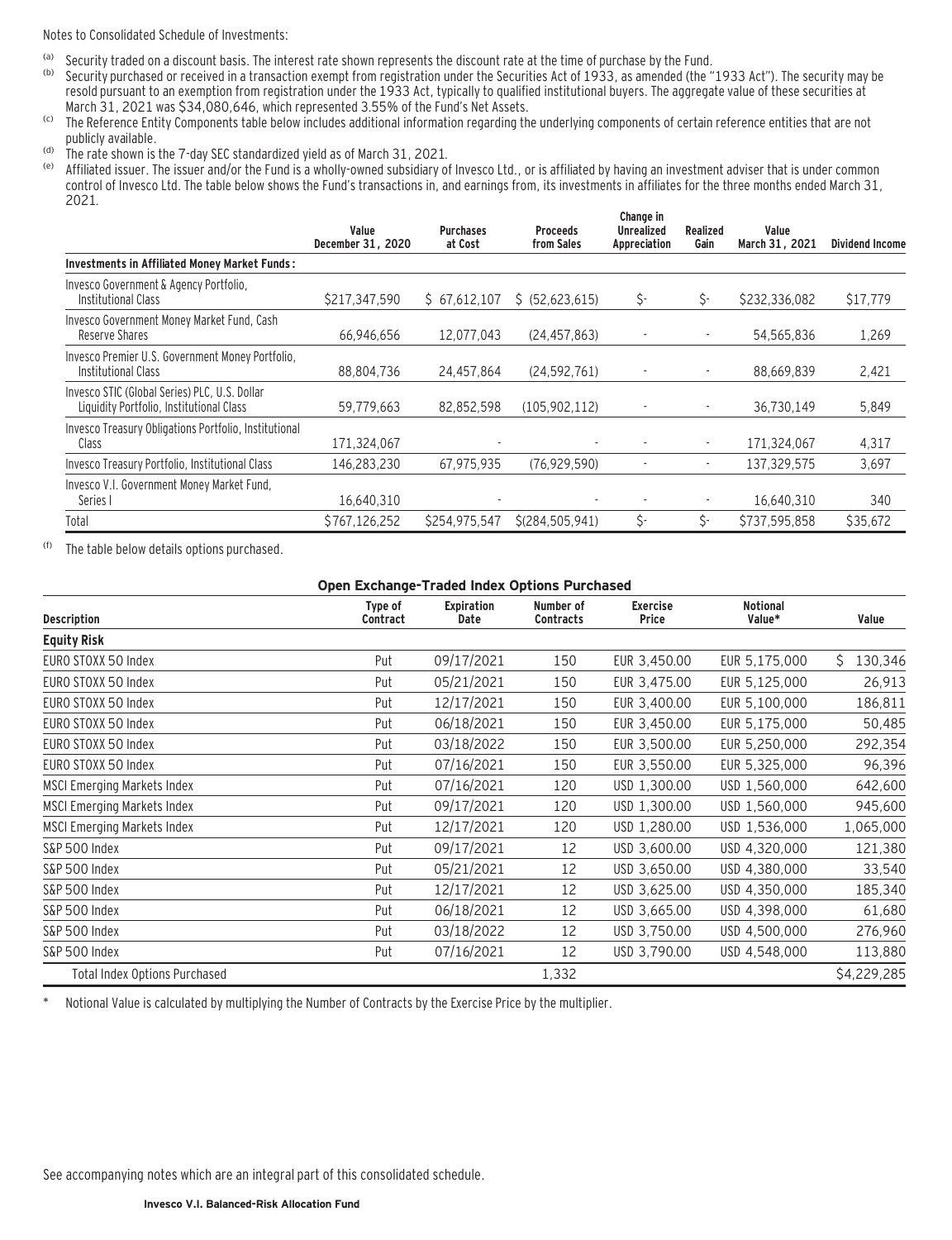**Open Futures Contracts<sup>(a)</sup>** 

| <b>Long Futures Contracts</b>                       | Number of<br><b>Contracts</b> | <b>Expiration</b><br>Month | <b>Notional</b><br>Value | Value         | <b>Unrealized</b><br>Appreciation<br>(Depreciation) |
|-----------------------------------------------------|-------------------------------|----------------------------|--------------------------|---------------|-----------------------------------------------------|
| <b>Commodity Risk</b>                               |                               |                            |                          |               |                                                     |
| <b>Brent Crude</b>                                  | 315                           | May-2021                   | \$19,627,650             | \$3,617,510   | \$3,617,510                                         |
| Gasoline Reformulated Blendstock Oxygenate Blending | 248                           | April-2021                 | 20,412,235               | 27,731        | 27,731                                              |
| New York Harbor Ultra-Low Sulfur Diesel             | 90                            | April-2021                 | 6,689,844                | (157, 872)    | (157, 872)                                          |
| Silver                                              | 236                           | May-2021                   | 28,947,760               | (3,736,561)   | (3,736,561)                                         |
| <b>WTI Crude</b>                                    | 200                           | July-2021                  | 11,738,000               | 15,632        | 15,632                                              |
| Subtotal                                            |                               |                            |                          | (233,560)     | (233, 560)                                          |
| <b>Equity Risk</b>                                  |                               |                            |                          |               |                                                     |
| E-Mini Russell 2000 Index                           | 435                           | June-2021                  | 48,339,375               | (2, 255, 758) | (2, 255, 758)                                       |
| E-Mini S&P 500 Index                                | 98                            | June-2021                  | 19,440,260               | 393,786       | 393,786                                             |
| EURO STOXX 50 Index                                 | 495                           | June-2021                  | 22,441,608               | 473.615       | 473,615                                             |
| FTSE 100 Index                                      | 845                           | June-2021                  | 77,810,585               | (521, 370)    | (521, 370)                                          |
| <b>MSCI Emerging Market Index</b>                   | 303                           | June-2021                  | 20,035,875               | (211, 200)    | (211, 200)                                          |
| Tokyo Stock Price Index                             | 501                           | June-2021                  | 88,413,095               | 2,895,142     | 2,895,142                                           |
| Subtotal                                            |                               |                            |                          | 774,215       | 774,215                                             |
| <b>Interest Rate Risk</b>                           |                               |                            |                          |               |                                                     |
| Australia 10 Year Bonds                             | 1,563                         | June-2021                  | 163,966,146              | (173, 784)    | (173, 784)                                          |
| Canada 10 Year Bonds                                | 1,517                         | June-2021                  | 167,513,400              | (4, 422, 054) | (4, 422, 054)                                       |
| Japan 10 Year Bonds                                 | 27                            | June-2021                  | 36,859,968               | 46,229        | 46,229                                              |
| Long Gilt                                           | 470                           | June-2021                  | 82,670,871               | (746, 512)    | (746, 512)                                          |
| U.S. Treasury Long Bonds                            | 581                           | June-2021                  | 89,818,969               | (3,859,451)   | (3,859,451)                                         |
| Subtotal                                            |                               |                            |                          | (9, 155, 572) | (9, 155, 572)                                       |
| <b>Total Futures Contracts</b>                      |                               |                            |                          | \$(8,614,917) | \$(8,614,917)                                       |

(a) Futures contracts collateralized by \$61,295,000 cash held with Goldman Sachs & Co., the futures commission merchant.

**Open Over-The-Counter Total Return Swap Agreements(a)(b)**

| Counterparty                                | Pay/<br><b>Receive</b> | Reference Entity <sup>(c)</sup>                                            | Fixed<br>Rate | Payment<br>Frequency | Number of<br><b>Contracts</b> | <b>Maturity Date</b>       | <b>Notional Value</b> | <b>Upfront</b><br><b>Payments</b><br>Paid<br>(Received) | Value     | <b>Unrealized</b><br>Appreciation<br>(Depreciation) |
|---------------------------------------------|------------------------|----------------------------------------------------------------------------|---------------|----------------------|-------------------------------|----------------------------|-----------------------|---------------------------------------------------------|-----------|-----------------------------------------------------|
| <b>Commodity Risk</b>                       |                        |                                                                            |               |                      |                               |                            |                       |                                                         |           |                                                     |
| Cargill, Inc.                               | Receive                | Single Commodity Index<br>Excess Return                                    | 0.12%         | Monthly              | 16.580                        | December-2021 \$17.712.182 |                       | Ŝ-                                                      | 366.700 S | 366.700                                             |
| Merrill Lynch<br>International              | Receive                | Merrill Lynch Gold Excess<br>Return Index                                  | 0.14          | Monthly              | 84.700                        | February-2022              | 16.874.586            |                                                         | 0         | $\mathbf{0}$                                        |
| Merrill Lynch<br>International              | Receive                | <b>MLCX Dynamic Enhanced</b><br>Copper Excess Return<br>Index              | 0.25          | Monthly              | 130.000                       | February-2022              | 5,988,827             |                                                         | 0         | $\Omega$                                            |
| Morgan Stanley and Co.<br>International PLC | Receive                | <b>S&amp;P GSCI Aluminum</b><br><b>Dynamic Roll Index Excess</b><br>Return | 0.30          | Monthly              | 141,000                       | July-2021                  | 13,872,853            |                                                         | 76,567    | 76,567                                              |
| Subtotal - Appreciation                     |                        |                                                                            |               |                      |                               |                            |                       |                                                         | 443.267   | 443.267                                             |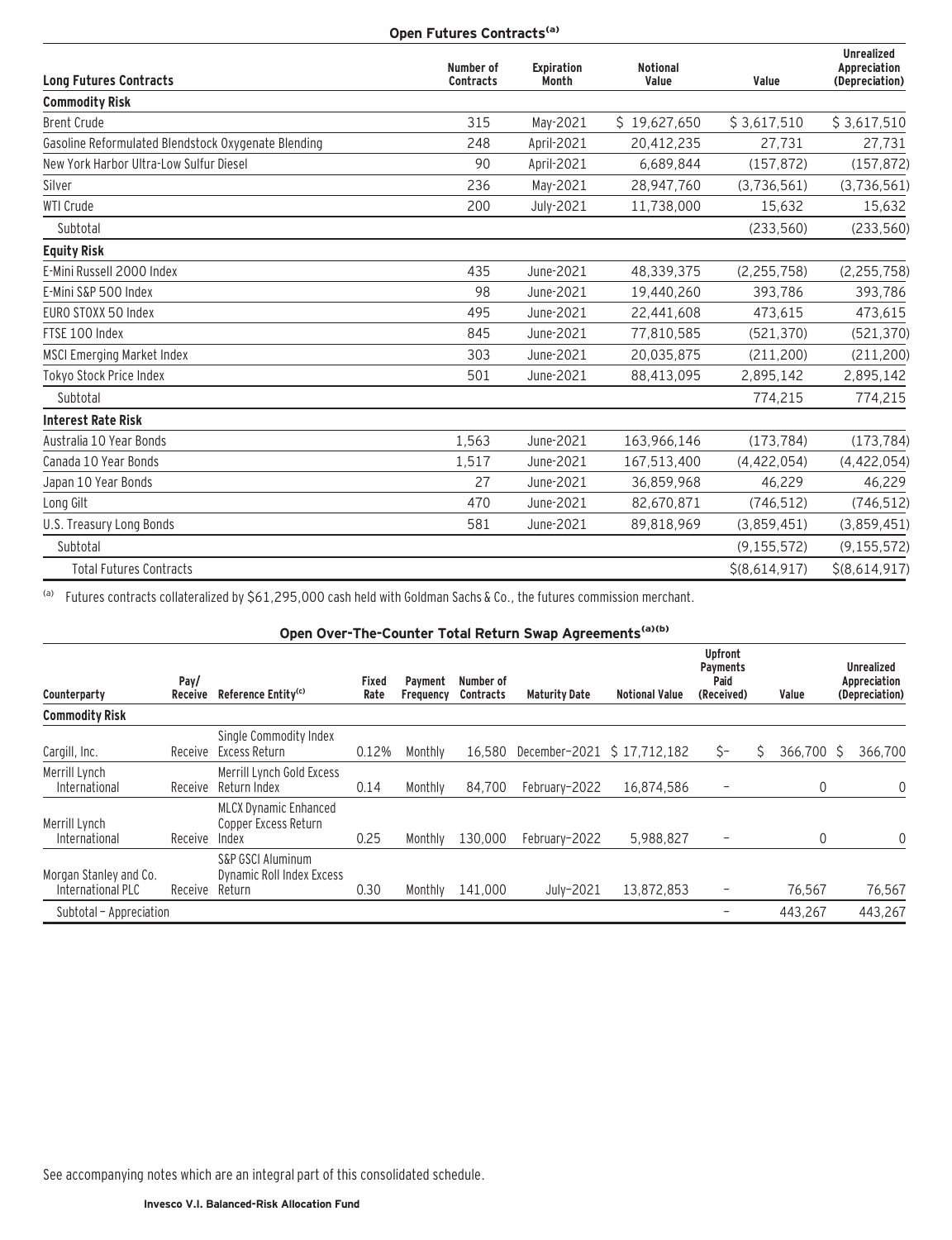## Open Over-The-Counter Total Return Swap Agreements<sup>(a)(b)</sup>-(continued)

| Counterparty                          | Pay/<br><b>Receive</b> | Reference Entity <sup>(c)</sup>                                                                  | Fixed<br>Rate | Payment<br>Frequency | Number of<br><b>Contracts</b> | <b>Maturity Date</b> | <b>Notional Value</b> | <b>Upfront</b><br>Payments<br>Paid<br>(Received) | Value                 | <b>Unrealized</b><br>Appreciation<br>(Depreciation) |
|---------------------------------------|------------------------|--------------------------------------------------------------------------------------------------|---------------|----------------------|-------------------------------|----------------------|-----------------------|--------------------------------------------------|-----------------------|-----------------------------------------------------|
| <b>Commodity Risk</b>                 |                        |                                                                                                  |               |                      |                               |                      |                       |                                                  |                       |                                                     |
| Barclays Bank PLC                     | Receive                | <b>Barclays Commodity</b><br>Strategy 1452 Excess<br>Return Index                                | 0.26%         | Monthly              | 21.600                        | November-2021        | \$15,566,090          | \$-                                              | $(570, 404)$ \$<br>\$ | (570, 404)                                          |
| Canadian Imperial Bank<br>of Commerce | Receive                | Canadian Imperial Bank of<br>Commerce Dynamic Roll<br><b>LME Copper Excess Return</b><br>Index 2 | 0.30          | Monthly              | 176.000                       | February-2022        | 19,247,906            |                                                  | (533, 474)            | (533, 474)                                          |
| Cargill, Inc.                         | Receive                | Monthly Rebalance<br>Commodity Excess Return<br>Index                                            | 0.47          | Monthly              | 27.450                        | February-2022        | 25.086.813            |                                                  | (390, 073)            | (390, 073)                                          |
| Goldman Sachs<br>International        | Receive                | Goldman Sachs<br>Commodity i-Select<br>Strategy 1121                                             | 0.40          | Monthly              | 266.000                       | December-2021        | 24,486,590            |                                                  | (354, 609)            | (354, 609)                                          |
| JPMorgan Chase Bank,<br>N.A.          | Receive                | J.P. Morgan Contag Beta<br>Gas Oil Excess Return<br>Index                                        | 0.25          | Monthly              | 46.000                        | March-2022           | 7,545,237             |                                                  | (83, 554)             | (83, 554)                                           |
| JPMorgan Chase Bank,<br>N.A.          | Receive                | S&P GSCI Gold Index<br>Excess Return                                                             | 0.09          | Monthly              | 106,200                       | March-2022           | 13,695,563            |                                                  | (195, 164)            | (195, 164)                                          |
| Macquarie Bank Ltd.                   | Receive                | Macquarie Aluminium<br><b>Dynamic Selection Index</b>                                            | 0.30          | Monthly              | 236,000                       | February-2022        | 12,302,727            |                                                  | (157, 766)            | (157, 766)                                          |
| Subtotal - Depreciation               |                        |                                                                                                  |               |                      |                               |                      |                       |                                                  | (2, 285, 044)         | (2, 285, 044)                                       |
| Total - Total Return Swap Agreements  |                        |                                                                                                  |               |                      |                               |                      |                       | \$-                                              |                       | \$(1,841,777) \$(1,841,777)                         |

(a) Open Over-The-Counter Total Return Swap Agreements are collateralized by cash held with the swap Counterparties in the amount of \$5,430,000.<br>(b) The Fund receives or pays payments based on any positive or negative ret

<sup>(b)</sup> The Fund receives or pays payments based on any positive or negative return on the Reference Entity, respectively.

<sup>(c)</sup> The table below includes additional information regarding the underlying components of certain reference entities that are not publicly available.

# Open Over-The-Counter Total Return Swap Agreements<sup>(a)(b)</sup>

| Counterparty                   | Pay/<br>Receive | <b>Reference Entity</b>                     | <b>Floating</b><br>Rate<br>Index        | Payment<br>Frequency | Number of<br><b>Contracts</b> | <b>Maturity Date</b> | <b>Notional Value</b> | <b>Upfront</b><br><b>Payments</b><br>Paid<br>(Received) | Value     | <b>Unrealized</b><br>Appreciation<br>(Depreciation) |
|--------------------------------|-----------------|---------------------------------------------|-----------------------------------------|----------------------|-------------------------------|----------------------|-----------------------|---------------------------------------------------------|-----------|-----------------------------------------------------|
| <b>Equity Risk</b>             |                 |                                             |                                         |                      |                               |                      |                       |                                                         |           |                                                     |
| Bank of America, N.A.          |                 | Receive MSCI EMU Quality Index              | 1 Month<br>EURIBOR -<br>0.03%           | Monthly              | 7.850                         | April-2021           | S<br>34,522,139       | S.<br>$\overline{\phantom{a}}$                          |           | $$1.328.000 \$1.328.000$                            |
| Bank of America, N.A.          | Receive         | <b>MSCI EMU Quality Index</b>               | 1 Month<br>$EURIBOR +$<br>0.01%         | Monthly              | 9,650                         | April-2021           | 33,657,340            | $\overline{\phantom{a}}$                                | 1.434.826 | 1,434,826                                           |
| Goldman Sachs<br>International | Receive         | <b>MSCI USA Minimum</b><br>Volatility Index | 1 Month<br>USD LIBOR -<br>0.15%         | Monthly              | 3,430                         | April-2021           | 15.283.531            | $\overline{\phantom{a}}$                                | 635.099   | 635,099                                             |
| Goldman Sachs<br>International | Receive         | <b>MSCI USA Momentum</b><br>Index           | 1 Month<br><b>USD LIBOR</b><br>$+0.25%$ | Monthly              | 4,100                         | April-2021           | 15.052.039            |                                                         | 549.014   | 549,014                                             |
| Goldman Sachs<br>International | Receive         | MSCI USA Quality Index                      | 1 Month<br>USD LIBOR -<br>0.10%         | Monthly              | 4,300                         | April-2021           | 15.476.259            | -                                                       | 668.220   | 668,220                                             |
| Subtotal - Appreciation        |                 |                                             |                                         |                      |                               |                      |                       | -                                                       | 4,615,159 | 4,615,159                                           |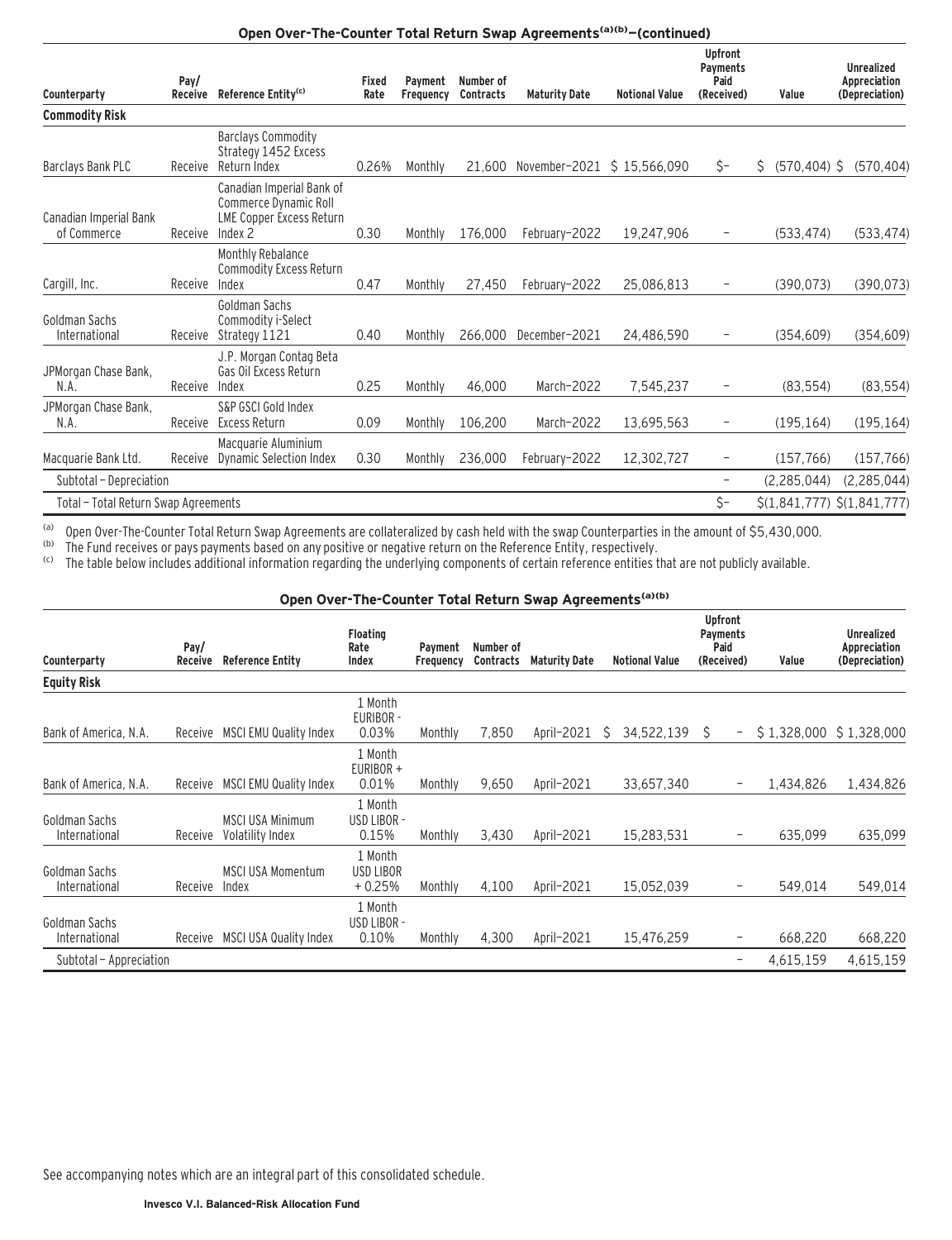## Open Over-The-Counter Total Return Swap Agreements<sup>(a)(b)</sup>-(continued)

| Counterparty                         | Pay/<br>Receive | <b>Reference Entity</b>                                     | <b>Floating</b><br>Rate<br>Index        | <b>Payment</b><br>Frequency | Number of<br>Contracts | <b>Maturity Date</b> | <b>Notional Value</b> | <b>Upfront</b><br>Payments<br>Paid<br>(Received) | Value               | <b>Unrealized</b><br>Appreciation<br>(Depreciation) |
|--------------------------------------|-----------------|-------------------------------------------------------------|-----------------------------------------|-----------------------------|------------------------|----------------------|-----------------------|--------------------------------------------------|---------------------|-----------------------------------------------------|
| <b>Equity Risk</b>                   |                 |                                                             |                                         |                             |                        |                      |                       |                                                  |                     |                                                     |
| <b>BNP Paribas S.A.</b>              | Receive         | <b>MSCI Emerging Markets</b><br>Momentum Index              | 1 Month<br><b>USD LIBOR</b><br>$+1.19%$ | Monthly                     | 983                    | May-2021             | \$13,186,129          | S<br>$\qquad \qquad -$                           | $(382,588)$ \$<br>S | (382, 588)                                          |
| Goldman Sachs<br>International       | Receive         | <b>MSCI Emerging Markets</b><br>Minimum Volatility<br>Index | 1 Month<br>USD LIBOR<br>+1.46%          | Monthly                     | 6,400                  | May-2021             | 13,033,714            |                                                  | (1,266)             | (1,266)                                             |
| Goldman Sachs<br>International       | Receive         | <b>MSCI Emerging Markets</b><br>Momentum Index              | 1 Month<br>USD LIBOR<br>$+1.16%$        | Monthly                     | 984                    | June-2021            | 13,305,186            |                                                  | (488, 620)          | (488, 620)                                          |
| JPMorgan Chase Bank,<br>N.A.         | Receive         | <b>MSCI Emerging Markets</b><br>Minimum Volatility<br>Index | 1 Month<br><b>USD LIBOR</b><br>$+1.25%$ | Monthly                     | 6,400                  | June-2021            | 13,118,545            | -                                                | (86,097)            | (86,097)                                            |
| JPMorgan Chase Bank,<br>N.A.         | Receive         | <b>MSCI Emerging Markets</b><br>Momentum Index              | 1 Month<br>USD LIBOR<br>$+1.17%$        | Monthly                     | 983                    | June-2021            | 13,347,036            | -                                                | (543, 496)          | (543, 496)                                          |
| Merrill Lynch<br>International       | Receive         | <b>MSCI Emerging Markets</b><br>Minimum Volatility<br>Index | 1 Month<br>USD LIBOR<br>$+1.35%$        | Monthly                     | 6,400                  | June-2021            | 13,088,978            | 6,442                                            | (56, 530)           | (62, 972)                                           |
| Subtotal - Depreciation              |                 |                                                             |                                         |                             |                        |                      |                       | 6,442                                            | (1, 558, 597)       | (1, 565, 039)                                       |
| Total - Total Return Swap Agreements |                 |                                                             |                                         |                             |                        |                      |                       | \$6,442                                          | \$3,056,562         | \$3,050,120                                         |

(a) Open Over-The-Counter Total Return Swap Agreements are collateralized by cash held with the swap Counterparties in the amount of \$5,430,000.

<sup>(b)</sup> The Fund receives or pays payments based on any positive or negative return on the Reference Entity, respectively.

# **Reference Entity Components**

| entn                                                                        | Unde<br>"Ivina".<br>component. |  |
|-----------------------------------------------------------------------------|--------------------------------|--|
| Aariculturo<br>™uct∧m<br>הכוחבים<br><b>AMMAR</b><br>. . mnaria 1 kank<br>nт |                                |  |

**Canadian Imperial Bank of Commerce Custom 7 Agriculture Commodity Index**

### **Long Futures Contracts**

| Coffee 'C'   | 5.71%   |
|--------------|---------|
| Corn         | 5.63    |
| Cotton No. 2 | 22.87   |
| Lean Hogs    | 0.57    |
| Live Cattle  | 0.51    |
| Soybean Meal | 23.14   |
| Soybean Oil  | 5.31    |
| Soybeans     | 22.24   |
| Sugar No. 11 | 7.29    |
| Wheat        | 6.73    |
| Total        | 100.00% |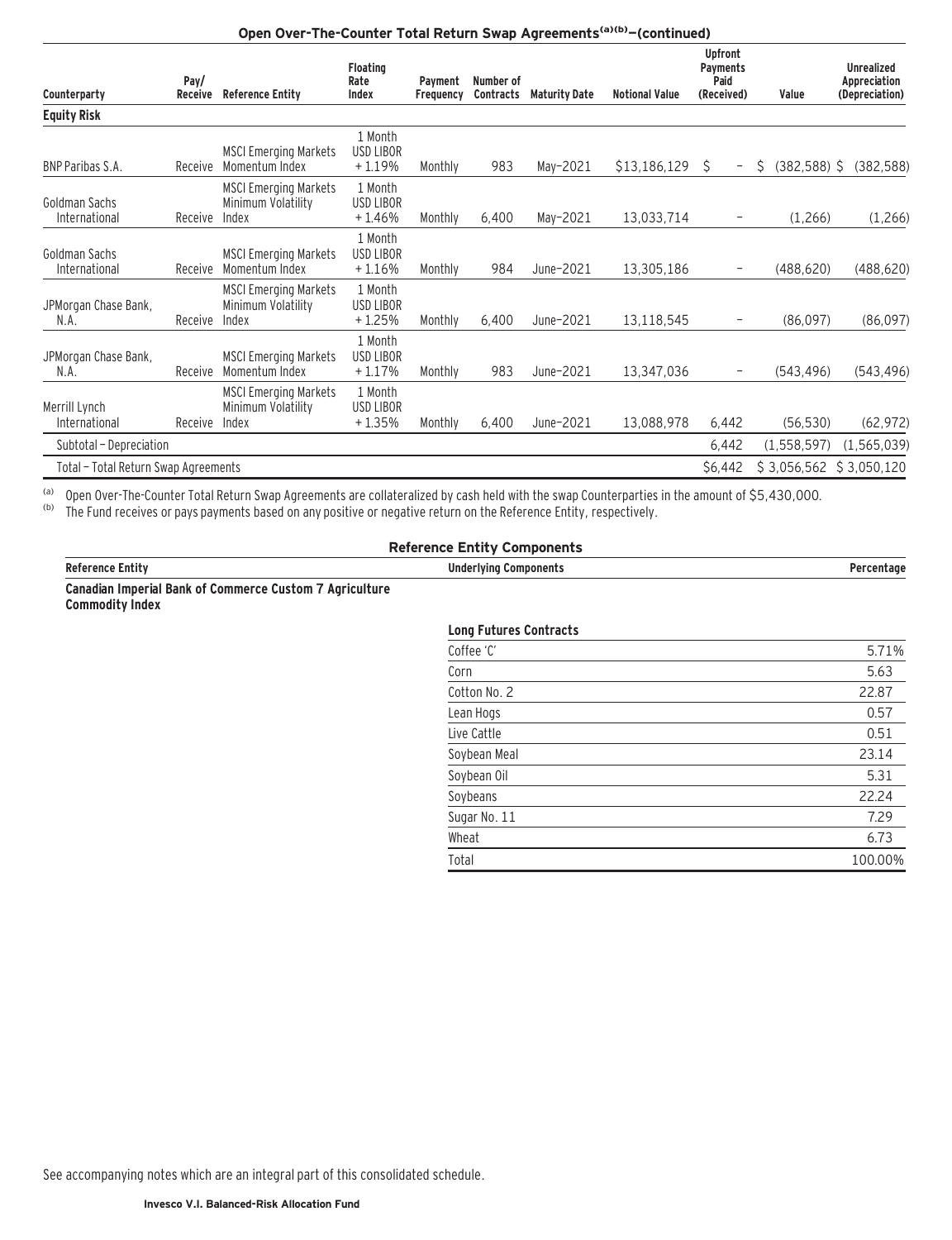| <b>Reference Entity</b>                                    | Reference Entity Components-(continued)<br><b>Underlying Components</b> | Percentage    |
|------------------------------------------------------------|-------------------------------------------------------------------------|---------------|
|                                                            |                                                                         |               |
| Monthly Rebalance Commodity Excess Return Index            |                                                                         |               |
|                                                            | <b>Long Futures Contracts</b>                                           |               |
|                                                            | Coffee 'C'                                                              | 5.71%         |
|                                                            | Corn                                                                    | 5.63          |
|                                                            | Cotton No. 2                                                            | 22.87         |
|                                                            | Lean Hogs                                                               | 0.57          |
|                                                            | Live Cattle                                                             | 0.51          |
|                                                            | Soybean Meal                                                            | 23.14         |
|                                                            | Soybean Oil                                                             | 5.31          |
|                                                            | Soybeans<br>Sugar No. 11                                                | 22.24<br>7.29 |
|                                                            | Wheat                                                                   | 6.73          |
|                                                            | Total                                                                   | 100.00%       |
|                                                            |                                                                         |               |
| <b>Single Commodity Index Excess Return</b>                |                                                                         |               |
|                                                            | <b>Long Futures Contracts</b>                                           |               |
|                                                            | Gold                                                                    | 100.00%       |
|                                                            |                                                                         |               |
| Merrill Lynch Gold Excess Return Index                     |                                                                         |               |
|                                                            | <b>Long Futures Contracts</b>                                           |               |
|                                                            | Gold                                                                    | 100.00%       |
| <b>MLCX Dynamic Enhanced Copper Excess Return Index</b>    |                                                                         |               |
|                                                            | <b>Long Futures Contracts</b>                                           |               |
|                                                            | Copper                                                                  | 100.00%       |
|                                                            |                                                                         |               |
| S&P GSCI Aluminum Dynamic Roll Index Excess Return         |                                                                         |               |
|                                                            | <b>Long Futures Contracts</b>                                           |               |
|                                                            | Aluminum                                                                | 100.00%       |
| Barclays Commodity Strategy 1452 Excess Return Index       |                                                                         |               |
|                                                            |                                                                         |               |
|                                                            | <b>Long Futures Contracts</b>                                           |               |
|                                                            | Copper                                                                  | 100.00%       |
| Canadian Imperial Bank of Commerce Dynamic Roll LME Copper |                                                                         |               |
| <b>Excess Return Index 2</b>                               |                                                                         |               |
|                                                            | <b>Long Futures Contracts</b>                                           |               |
|                                                            | Copper                                                                  | 100.00%       |
| <b>Goldman Sachs Commodity i-Select Strategy 1121</b>      |                                                                         |               |
|                                                            |                                                                         |               |
|                                                            | <b>Long Futures Contracts</b>                                           |               |
|                                                            | Coffee 'C'<br>Corn                                                      | 5.71%<br>5.63 |
|                                                            | Cotton No. 2                                                            | 22.87         |
|                                                            | Lean Hogs                                                               | 0.57          |
|                                                            | Live Cattle                                                             | 0.51          |
|                                                            | Soybean Meal                                                            | 23.14         |
|                                                            | Soybean Oil                                                             | 5.31          |
|                                                            | Soybeans                                                                | 22.24         |
|                                                            | Sugar No. 11                                                            | 7.29          |
|                                                            | Wheat                                                                   | 6.73          |
|                                                            | Total                                                                   | 100.00%       |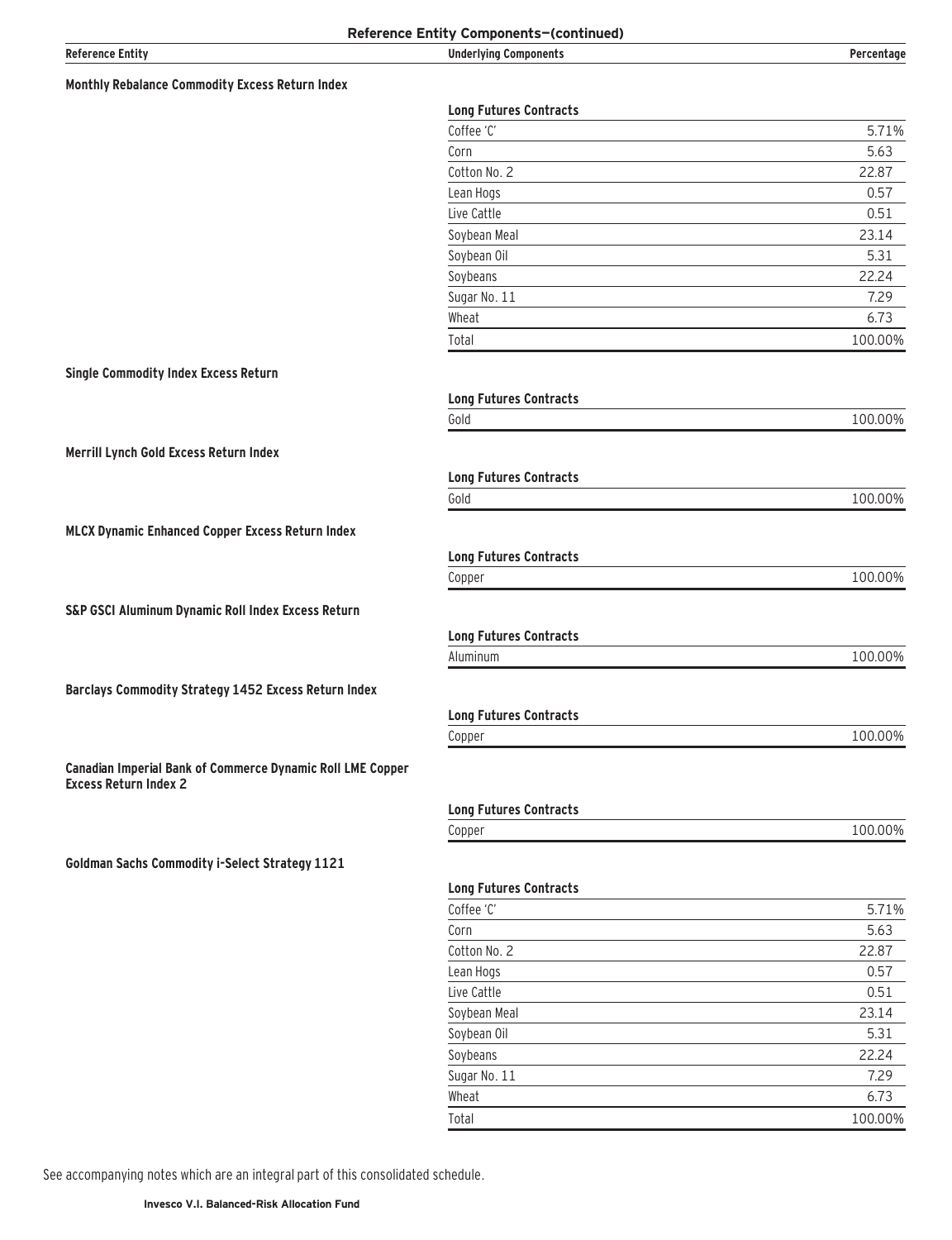|                                                                     | Reference Entity Components-(continued) |            |
|---------------------------------------------------------------------|-----------------------------------------|------------|
| <b>Reference Entity</b>                                             | <b>Underlying Components</b>            | Percentage |
| J.P. Morgan Contag Beta Gas Oil Excess Return Index                 |                                         |            |
|                                                                     | <b>Long Futures Contracts</b>           |            |
|                                                                     | Gas Oil                                 | 100.00%    |
| <b>S&amp;P GSCI Gold Index Excess Return</b>                        |                                         |            |
|                                                                     | <b>Long Futures Contracts</b>           |            |
|                                                                     | Gold                                    | 100.00%    |
| <b>Macquarie Aluminium Dynamic Selection Index</b>                  |                                         |            |
|                                                                     | <b>Long Futures Contracts</b>           |            |
|                                                                     | Aluminum                                | 100.00%    |
| Abbreviations:                                                      |                                         |            |
| EMU<br>-European Economic and Monetary Union<br><b>EUR</b><br>-Euro |                                         |            |

The valuation policy and a listing of other significant accounting policies are available in the most recent shareholder report.

See accompanying notes which are an integral part of this consolidated schedule.

EURIBOR —Euro Interbank Offered Rate LIBOR —London Interbank Offered Rate

USD -U.S. Dollar